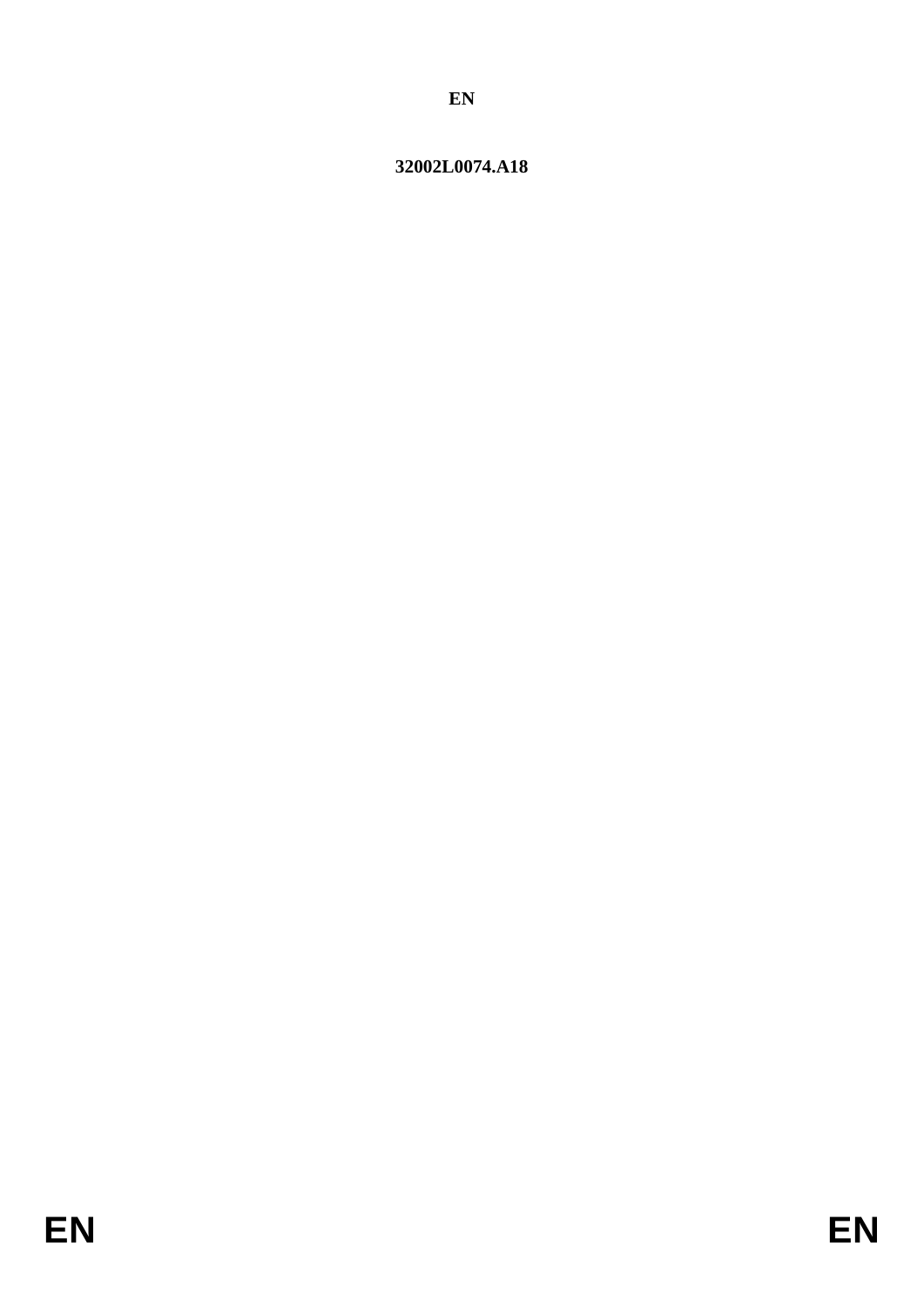# **DECISION OF THE EEA JOINT COMMITTEE No 122/2003**

# **of 26 September 2003**

# **amending Annex XVIII (Health and safety at work, labour law and equal treatment for men and women) to the EEA Agreement**

### THE EEA JOINT COMMITTEE,

Having regard to the Agreement on the European Economic Area, as amended by the Protocol adjusting the Agreement on the European Economic Area, hereinafter referred to as 'the Agreement', and in particular Article 98 thereof,

#### Whereas:

- (1) Annex XVIII to the Agreement was amended by Decision of the EEA Joint Committee No 54/2003 of [1](#page-0-0)6 May 2003<sup>1</sup>.
- (2) Directive 2002/74/EC of the European Parliament and of the Council of 23 September 2002 amending Council Directive 80/987/EEC on the approximation of the laws of the Member States relating to the protection of employees in the event of the insolvency of their employer<sup>[2](#page-1-0)</sup> is to incorporated into the Agreement,

HAS DECIDED AS FOLLOWS:

### *Article 1*

The following indent shall be added in point 24 (Council Directive 80/987/EEC) of Annex XVIII to the Agreement:

'- **32002 L 0074**: Directive 2002/74/EC of the European Parliament and of the Council of 23 September 2002 (OJ L 270, 8.10.2002, p. 10).'

### *Article 2*

The texts of Directive 2002/74/EC in the Icelandic and Norwegian languages, to be published in the EEA Supplement to the *Official Journal of the European Union*, shall be authentic.

-

 $1$  OJ L 193, 31.7.2003, p. 32.

<span id="page-1-1"></span><span id="page-1-0"></span> $^{2}$  OJ L 270, 8.10.2002, p. 10